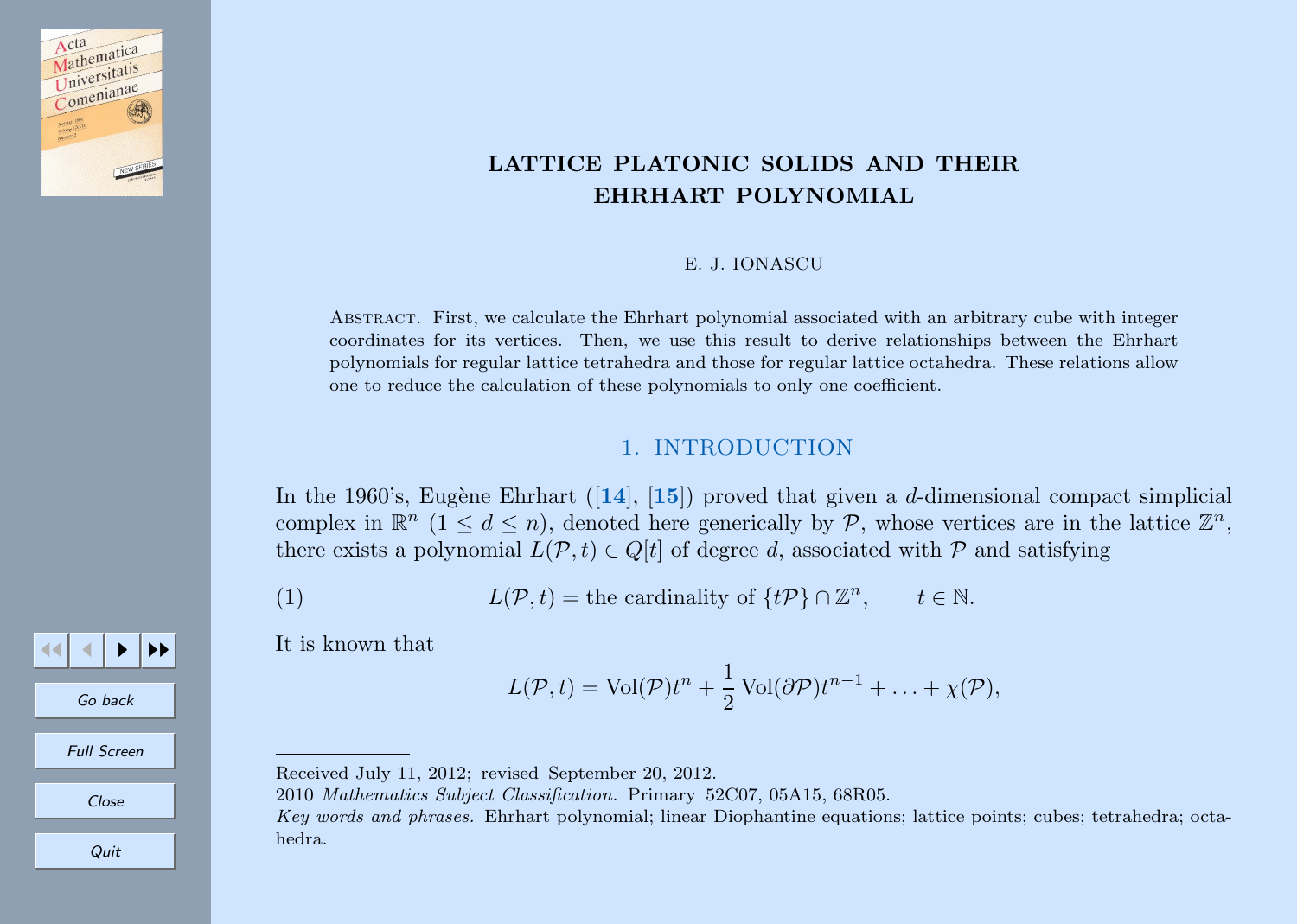

where  $Vol(\mathcal{P})$  is the usual volume of P, Vol $(\partial \mathcal{P})$  is the surface area of P normalized with respect to the sublattice on each face of  $\mathcal P$  and  $\chi(\mathcal P)$  is the Euler characteristic of  $\mathcal P$ . In general, the other coefficients are less understandable, but significant progress has been done (see [[5](#page-18-0)], [[27](#page-19-0)] and [[28](#page-19-0)]).

In  $[13]$  $[13]$  $[13]$ , Eugène Ehrhart classified the regular convex polyhedra in  $\mathbb{Z}^3$ . It turns out that only cubes, regular tetrahedra and regular octahedra can be embedded in the usual integer lattice. We arrived at the same result in [[23](#page-19-0)] using a construction of these polyhedra from equilateral triangles. This led us to the following simple description of all cubes in  $\mathbb{Z}^3$ . If we take an odd positive integer, say d, and a primitive solution of the Diophantine equation  $a^2 + b^2 + c^2 = 3d^2$  (gcd(a, b, c) = 1), the there are equilateral triangles in any plane having equation  $ax + by + cz = f$ , which can be parameterized in terms of two integers m and n (see [[18](#page-18-0)], [[19](#page-18-0)] and [[22](#page-19-0)]). The side-lengths of such a triangle are equal to  $d\sqrt{2(m^2 + mn + n^2)}$ . In order to rise in space from such a triangle to form a regular tetrahedron, we needto satisfy the necessary and sufficient condition

(2) 
$$
m^2 + mn + n^2 = k^2 \text{ for some odd } k \in \mathbb{N}.
$$

If (2) is satisfied, there are two possibilities. If k is a multiple of 3, then we can complete the triangle in both sides of the plane to a regular tetrahedron in  $\mathbb{Z}^3$ , and if k is not divisible by 3, then we can complete the triangle in exactly one side to form a regular tetrahedron in  $\mathbb{Z}^3$  (see Figure [1\)](#page-2-0). Every such regular tetrahedron can then be completed to a cube in  $\mathbb{Z}^3$  with side-lengths equal to dk. Every regular octahedron in  $\mathbb{Z}^3$  is the dual of the double of a cube in  $\mathbb{Z}^3$ . We will make these constructions very specific in the last section.

It is natural to ask the question that we think Ehrhart himself asked: "What is the form that the polynomial in [\(1\)](#page-0-0) takes for these regular lattice polyhedra?". The purpose of this paper is to answer this question for cubes (in a very simple way), and give some partial answers for regular tetrahedra and octahedra.

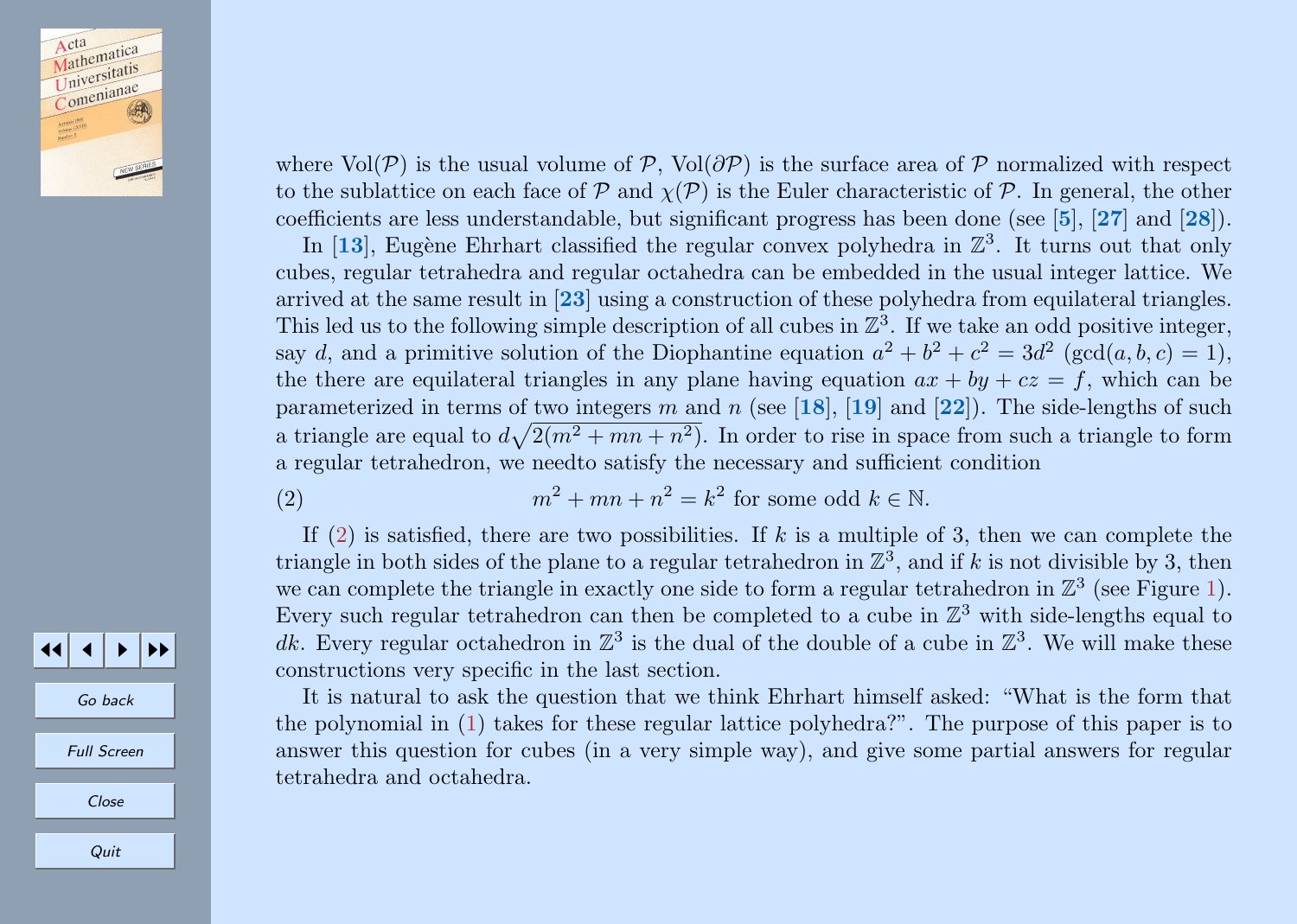<span id="page-2-0"></span>



Figure 1. Expand an equilateral triangle.



For completeness and due credit, we include Ehrhart's idea in [[16](#page-18-0)] to characterize all cubes in  $\mathbb{Z}^3$ . This is based on a theorem of Olinde Rodrigues: The set of 3-by-3 orthogonal matrices can be given by four real parameters a, b, c, d, not simultaneously zero, as follows

(3) 
$$
\frac{\pm 1}{a^2 + b^2 + c^2 + d^2} \begin{bmatrix} a^2 + b^2 - c^2 - d^2 & 2(bc + da) & 2(bd - ca) \\ 2(bc - da) & a^2 - b^2 + c^2 - d^2 & 2(cd + ba) \\ 2(bd + ca) & 2(cd - ba) & a^2 - b^2 - c^2 + d^2 \end{bmatrix}.
$$

It is clear that every cube in  $\mathbb{Z}^3$  can be translated in such way that a vertex becomes the origin and the three vectors defined by the three sides starting from the origin give an orthogonal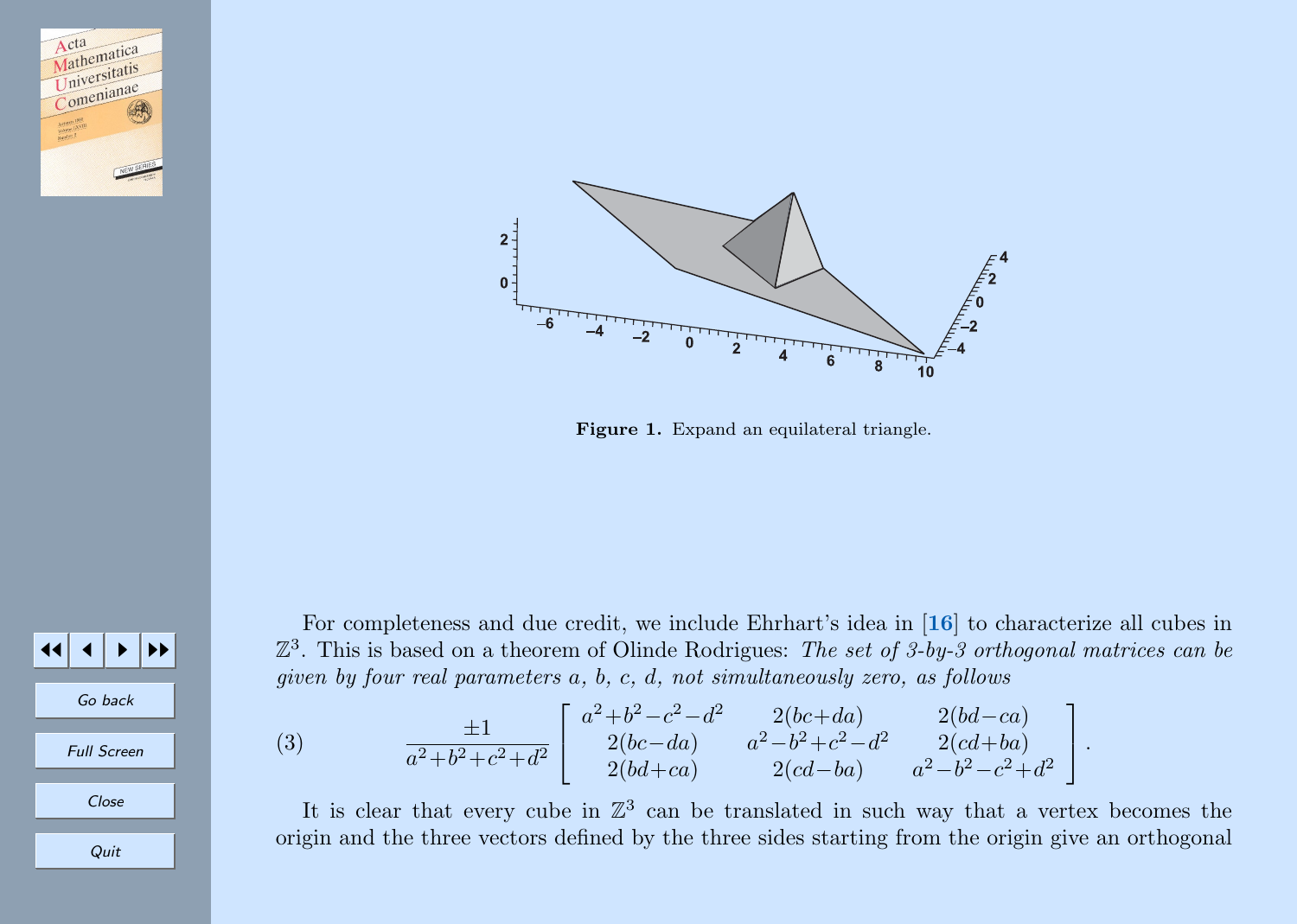<span id="page-3-0"></span>Acta Acta<br>Mathematica Mathematis<br>Universitatis Comenianae

basis for  $\mathbb{R}^3$ . Hence, we can construct a 3-by-3 orthogonal matrix from these vectors which has rational entries. Conversely, we can construct a cube in  $\mathbb{Z}^3$  from such an orthogonal matrix which has rational entries. In what follows we will do this association so that the vectors (points) are determined by the rows. The construction here is to take four integers  $a, b, c$  and  $d$  in [\(3\)](#page-2-0), simplify by whatever is possible and then get rid of the denominators to obtain the three vectors with integer coordinates that determine the cube. This construction is similar to the classical parametrization of the Heronian triangles.

Our approach to the classification allows us to start in terms of the side lengths. However, Ehrhart's construction is useful answering other questions about these objects. For instance, we can see that there are such cubes of any side length (other than the trivial ones, multiples of the unit cube) since every natural number can be written as a sum of four perfect squares. It turns out that there are only odd number side lengths for irreducible cubes, i.e., a cube which is not an integer multiple of a smaller cube in  $\mathbb{Z}^3$ .

Let us begin with some of the smallest irreducible cubes. We introduce them here by orthogonal matrices with rational entries and define up to the usual symmetries of the space (equivalent classes relative to the 48-order subgroup of all orthogonal matrices with entries 0 or  $\pm 1$ , denoted by  $S_0$ . As we mentioned before, this will make a difference, the cubes are essentially determined by the rows. Obviously, the Ehrhart polynomials are identical for all cubes in the same equivalence class (left or right).

We will denote the Ehrhart polynomial for an irreducible cube  $C_{\ell}$  of side-length  $\ell = 2k - 1$ ,  $k \in \mathbb{N}$ , by  $L(C_{\ell}, t)$ . From the general theory we have

(4) 
$$
L(C_{\ell}, t) = \ell^{3} t^{3} + \lambda_{1} t^{2} + \lambda_{2} t + 1, \qquad t \in \mathbb{N},
$$

where  $\lambda_1$  is half the sum of the areas of the faces of the cube  $C_\ell$ , each face being normalized by the area of a fundamental domain of the sublattice contained in that face. The coefficient  $\lambda_2$  is in

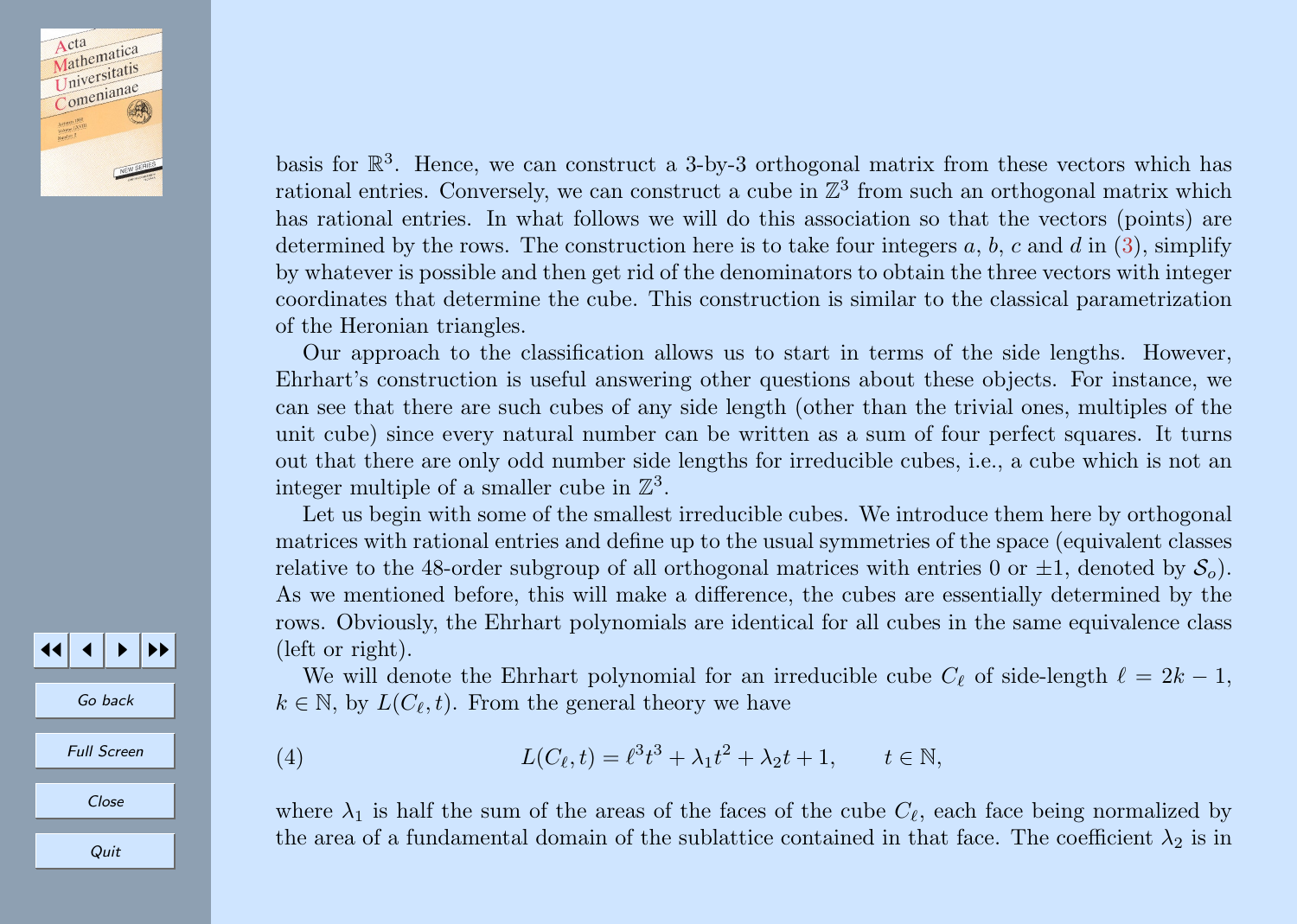

general a problem (see, for example [[6](#page-18-0)]), but in this case it takes a simple form as we will show in Section [3.](#page-9-0)

For the unit cube  $C_1 = I$  (the identity matrix), obviously,  $L(C_1, t) = (t+1)^3$ . There is only one cube (right or left equivalence classes modulo  $S_o$ ) for each  $\ell = 2k - 1$  for  $k = 1, 2, 3, 4, 5$  and 6:

$$
C_1 = I
$$
  
\n
$$
C_3 := \frac{1}{3} \begin{bmatrix} -1 & 2 & 2 \\ 2 & -1 & 2 \\ 2 & 2 & -1 \end{bmatrix},
$$
  
\n
$$
C_5 := \frac{1}{5} \begin{bmatrix} 4 & 3 & 0 \\ 3 & -4 & 0 \\ 0 & 0 & 5 \end{bmatrix},
$$
  
\n
$$
C_6 := \frac{1}{9} \begin{bmatrix} 7 & 4 & -4 \\ 4 & 1 & 8 \\ -4 & 8 & 1 \end{bmatrix},
$$
  
\n
$$
C_{11} := \frac{1}{11} \begin{bmatrix} 2 & 9 & 6 \\ 9 & 2 & -6 \\ 6 & -6 & 7 \end{bmatrix}.
$$

For 
$$
k = 7
$$
 we have  $C_{13} := \frac{1}{13} \begin{bmatrix} -3 & 12 & 4 \ 4 & -3 & 12 \ 12 & 4 & -3 \end{bmatrix}$ , and an extra orthogonal matrix:

$$
\hat{C}_{13} := \frac{1}{13} \left[ \begin{array}{rrr} 5 & 12 & 0 \\ 12 & -5 & 0 \\ 0 & 0 & 13 \end{array} \right].
$$

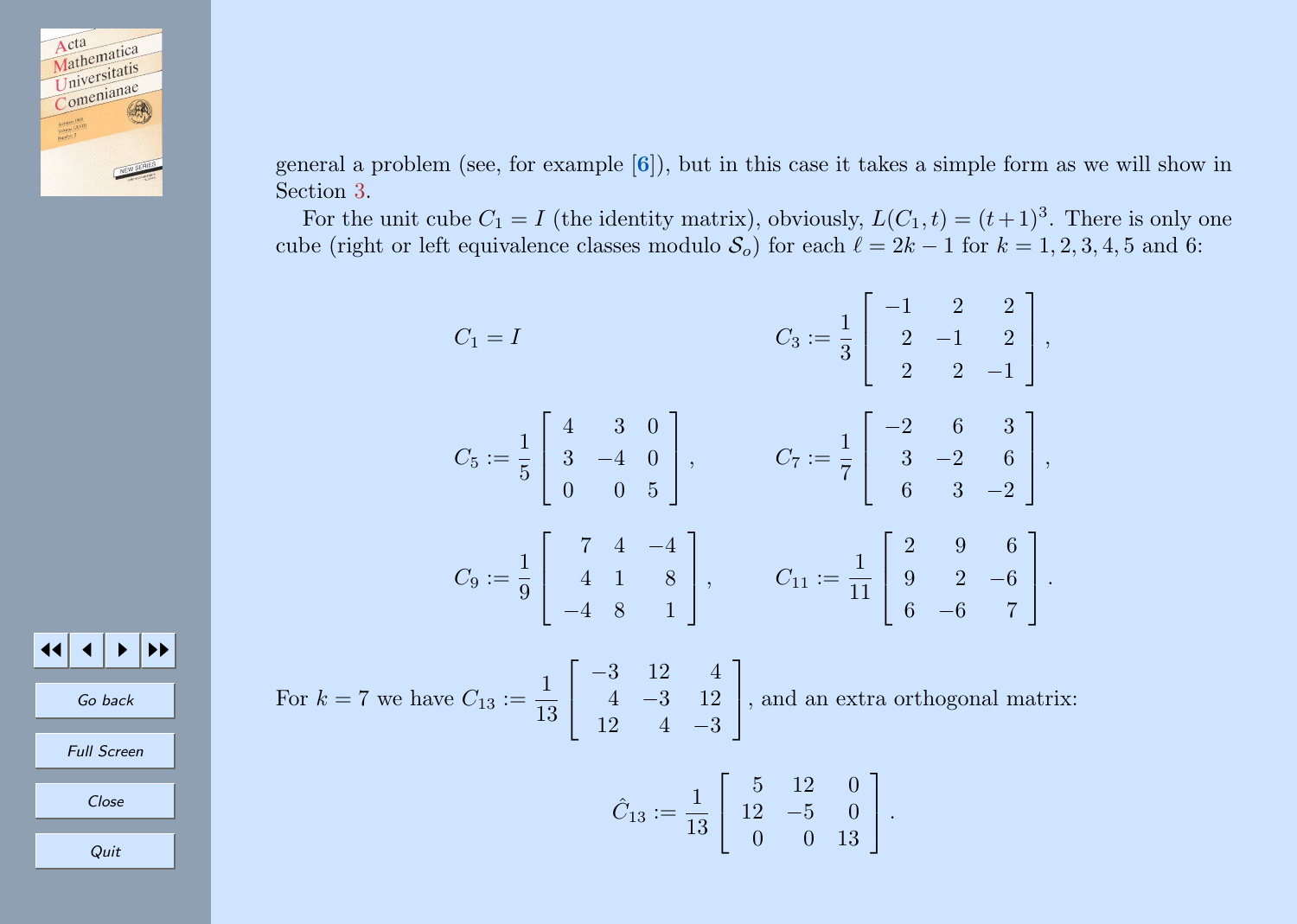<span id="page-5-0"></span>

One peculiar thing about the Ehrhart polynomials associated with these cubes so far is that there is an unexpected factor in their factorization:

$$
L(C_3, t) = (3t + 1)(9t^2 + 1),
$$
  
\n
$$
L(C_5, t) = (5t + 1)(25t^2 + 2t + 1),
$$
  
\n
$$
L(C_7, t) = (7t + 1)(49t^2 - 4t + 1),
$$
  
\n
$$
L(C_9, t) = (9t + 1)(81t^2 - 6t + 1),
$$
  
\n
$$
L(C_{11}, t) = (11t + 1)(121t^2 - 8t + 1),
$$
  
\n
$$
L(C_{13}, t) = (13t + 1)(169t^2 - 10t + 1),
$$

and

$$
L(\hat{C}_{13}, t) = (13t + 1)(169t^2 + 2t + 1).
$$

This suggests that

(5) 
$$
L(C_{\ell}, t) = (\ell t + 1)(\ell^2 t^2 + \alpha t + 1), \quad t \in \mathbb{N}, \text{ and some } \alpha \in \mathbb{Z}.
$$

We can easily prove that this is indeed the case for cubes of a special form like  $C_5$  and  $\hat{C}_{13}$ above. Let us consider a primitive Pythagorean triple  $(a, b, c)$  with  $a^2 + b^2 = c^2$ . In the xyplane, we construct the square with vertices  $O(0, 0, 0)$ ,  $A(a, b, 0)$ ,  $B(a - b, a + b, 0)$ , and  $C(-b, a, 0)$ (Figure [2\)](#page-6-0). We then translate this face along the vector  $c\vec{k}$  to form a cube of side-lengths equal  $\left( \begin{array}{c} 0, 0, 0, 0 \end{array} \right)$ to c. Let us denote this cube by  $C_{a,b,c}$ . It is easy to argue that  $(a, b, c)$  is primitive because we have no lattice points on the sides of *OABC*, other than its vertices. The coefficient  $\lambda_1$  in [\(4\)](#page-3-0) is equal to  $\frac{1}{2}(c^2 + c^2 + 4c)$  because two of the faces have to be normalized by 1 and four of the faces have to be normalized by  $c(\frac{c}{c}) = c$ . By Pick's theorem, applied to *OABC*, we have

$$
c2 = \frac{\#\{\text{points on the sides}\}}{2} + \#\{\text{interior points of OABC}\} - 1
$$

$$
= \#\{\text{interior points of OABC}\} + 1.
$$

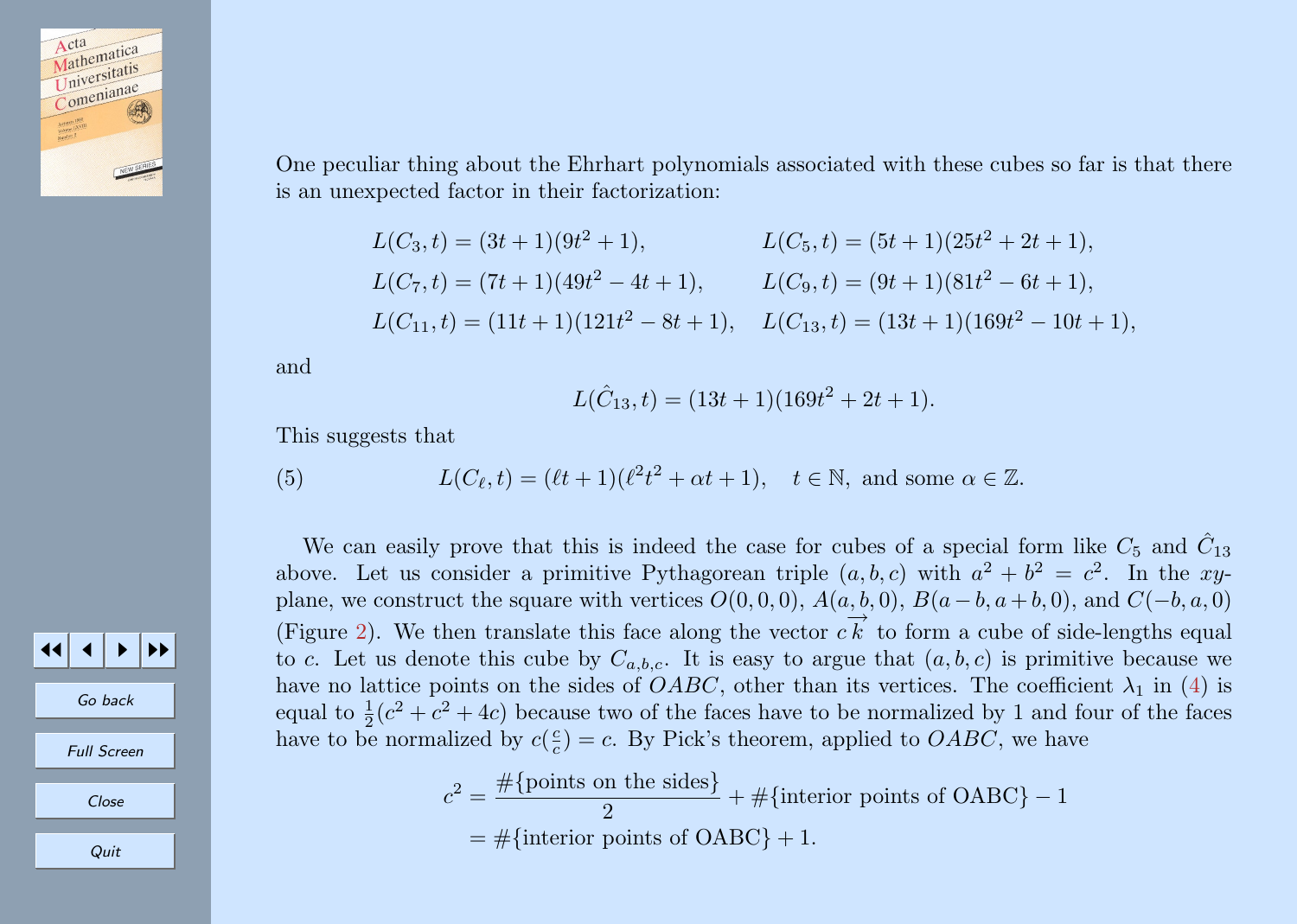<span id="page-6-0"></span>



Figure 2. One face of the cube.



Hence the number of lattice points in the interior of  $OABC$  is  $c^2 - 1$ . Therefore the number of lattice points in  $C_{a,b,c}$  is  $(c+1)(c^2+3) = c^3 + c^2 + 3c + 3$ . The polynomial

$$
L(C_{a,b,c}, t) = c3t3 + (c2 + 2c)t2 + (c + 2)t + 1 = (ct + 1)(c2t2 + 2t + 1)
$$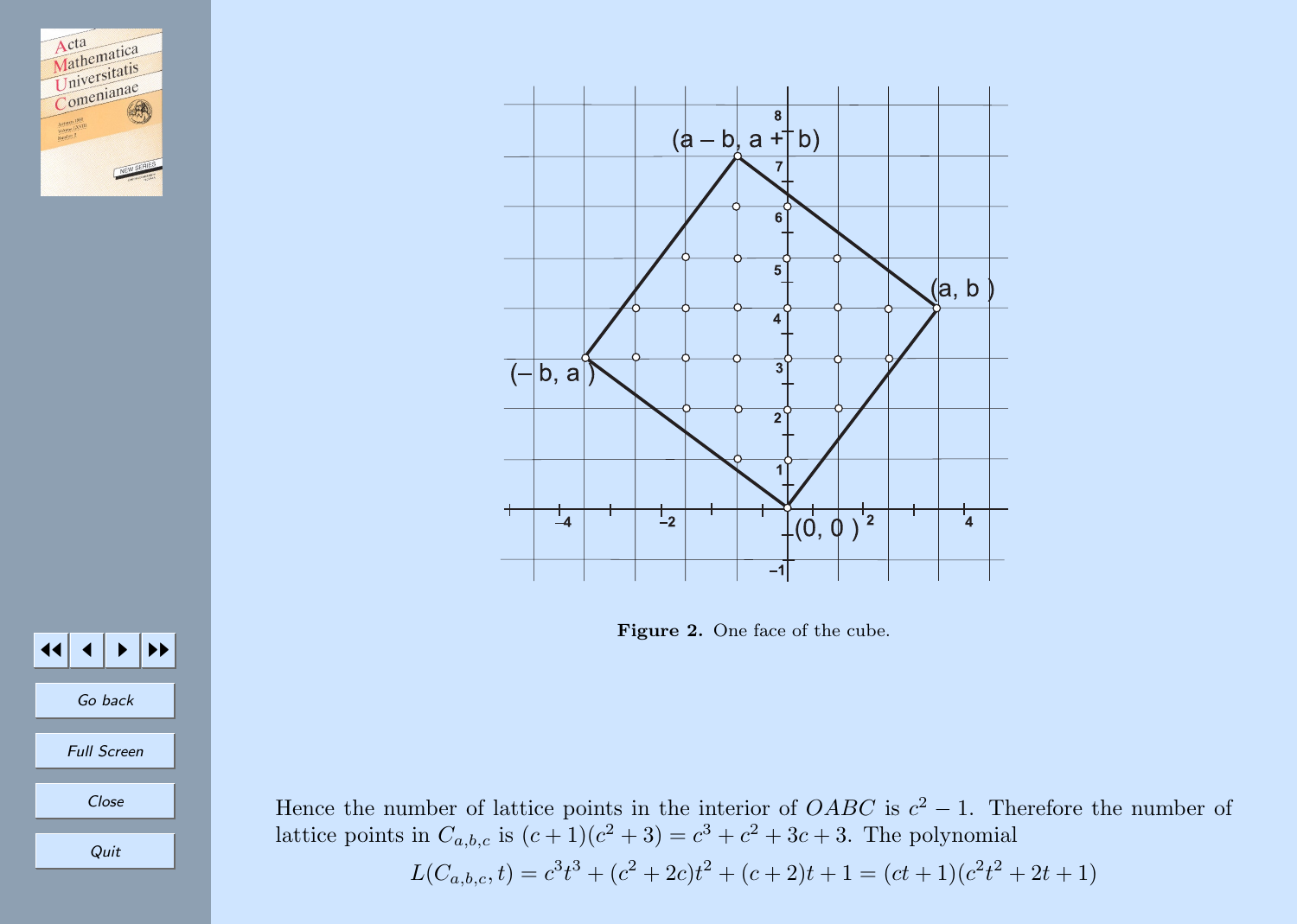<span id="page-7-0"></span>

satisfies exactly the condition  $L(C_{a,b,c}, 1) = (c+1)(c^2+3)$ . So we have shown that [\(5\)](#page-5-0) is true for infinitely many cubes  $C_{\ell}$ .

**Proposition 1.1.** Given a primitive Pythagorean triple,  $a^2 + b^2 = c^2$ , the cubes in the class of  $C_{a,b,c} := \frac{1}{a}$ c  $\lceil$  $\overline{1}$ a b 0 −b a 0  $0 \quad 0 \quad c$ 1 have the same Ehrhart polynomial given by

$$
L(C_c, t) = (ct + 1)(c^2t^2 + 2t + 1), \ t \in \mathbb{N}.
$$

This proposition follows easily from the general theory since the polytope is a product of a square and a segment. The general formula is proved in Section [3.](#page-9-0) Section 2 is basically dealing with the second coefficient in [\(4\)](#page-3-0). In Section [4,](#page-12-0) we look at the Ehrhart polynomial for regular tetrahedra and regular octahedra with lattice vertices.

### 2. THE COEFFICIENT  $\lambda_1$

Let us prove the following well known lemma (see the acknowledgement note) which we include here for completeness.

**Lemma 2.1.** For  $n \in \mathbb{N}$ ,  $n \geq 2$ , let  $a_1, a_2, \ldots, a_n$  be n integers such that  $gcd(a_1, a_2, \ldots, a_n)$ 1. Then the determinant of the lattice  $\mathcal L$  of points  $(x_1, x_2, \ldots, x_n) \in \mathbb Z^n$  in the hyperplane  $a_1x_1 +$ ... +  $a_n x_n = 0$  is given by  $\sqrt{a_1^2 + a_2^2 + \ldots + a_n^2}$ .

*Proof.* We define  $p = a_1^2 + a_2^2 + \ldots + a_n^2$  and consider the sublattice L of points  $(x_1, x_2, \ldots, x_n) \in$  $\mathbb{Z}^n$  such that  $a_1x_1 + \ldots + a_nx_n = 0 \pmod{p}$ . Since  $gcd(a_1, a_2, \ldots, a_n) = 1$ , the index of L in  $\mathbb{Z}^n$  is p and hence the determinant of L is p. On the other hand, a basis for L can be obtained by appending a basis for the lattice L by the vector  $(a_1, a_2, \ldots, a_n)$  whose length is  $\sqrt{p}$  and which is perpendicular to all other basis vectors. Therefore, the determinant of the lattice  $\mathcal{L}$  is  $\frac{p}{\sqrt{p}} = \sqrt{p}$ .  $\sqrt{p}$ .  $\Box$ 

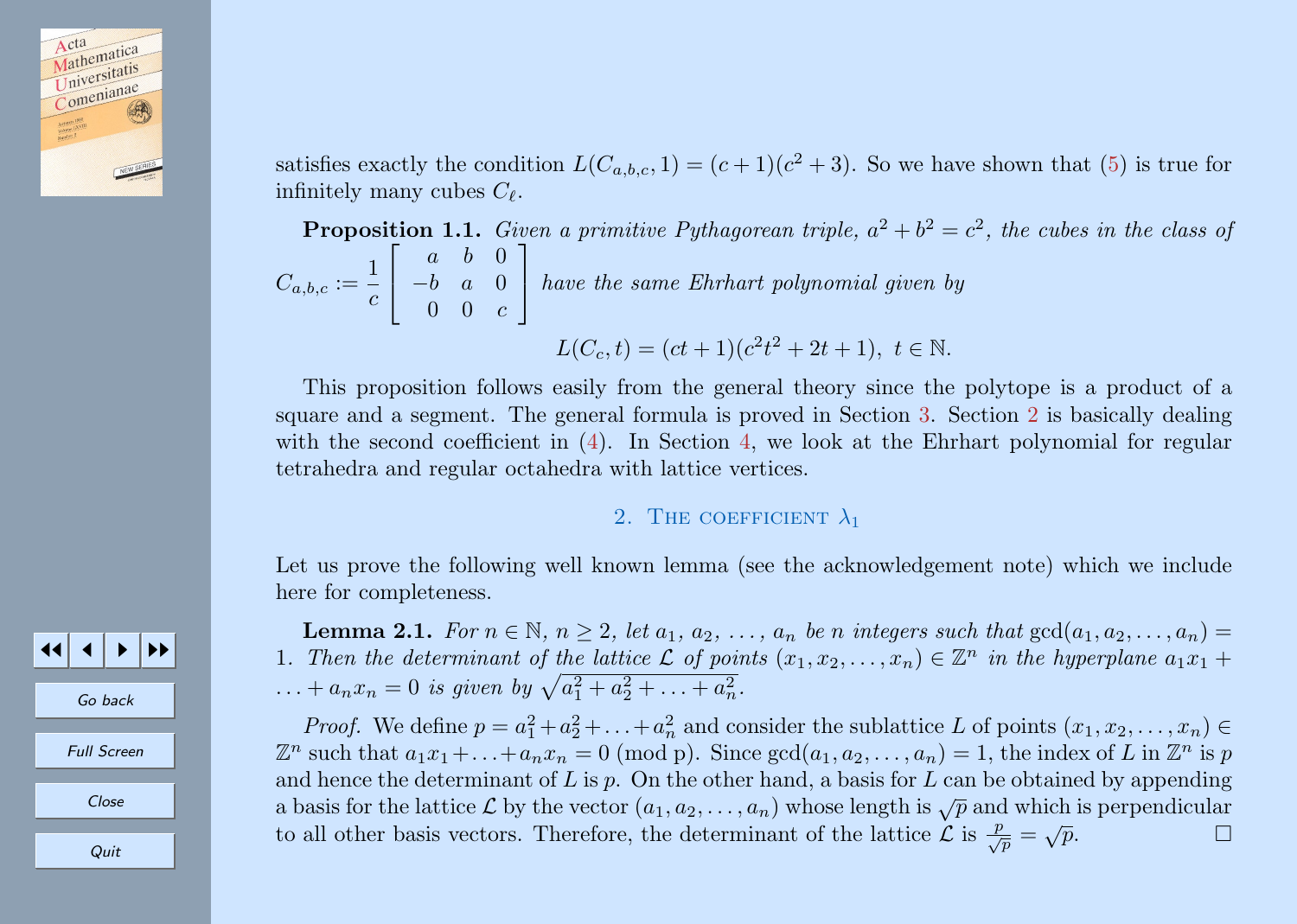<span id="page-8-0"></span>

Let us now assume that we have an arbitrary cube in  $\mathbb{Z}^3$ ,

(6) 
$$
C_{\ell} = \frac{1}{\ell} \begin{bmatrix} a_1 & b_1 & c_1 \\ a_2 & b_2 & c_2 \\ a_3 & b_2 & c_3 \end{bmatrix},
$$

with  $a_i$ ,  $b_i$  and  $c_i$  integers such that  $a_i a_j + b_i b_j + c_i c_j = \delta_{i,j} \ell^2$  for all i, j in  $\{1, 2, 3\}$ . We define  $d_i := \gcd(a_i, b_i, c_i)$ . It is clear that  $d_i$  are divisors of  $\ell$ . Let us also introduce the numbers  $d'_i = \frac{\ell}{d_i},$  $i = 1, 2, 3$ . Then, we have the following expression for the first coefficient in [\(4\)](#page-3-0).

**Theorem 2.2.** The coefficient  $\lambda_1$  is given by

(7) 
$$
\lambda_1 = \ell(d_1 + d_2 + d_3) \text{ where } d_i := \gcd(a_i, b_i, c_i), \ i \in \{1, 2, 3\}.
$$

Proof. We use Lemma [2.1](#page-7-0) for each of the faces of the cube. Opposite faces will have the same contribution. Say we take a face containing the points  $(a_1, b_1, c_1)$  and  $(a_2, b_2, c_2)$ . The irreducible normal vector to this face is clearly  $\frac{1}{d_3}(a_3, b_3, c_3)$ . The area of a fundamental domain here is given by  $\sqrt{\frac{1}{d_3^2}(a_3^2+b_3^2+c_3^2)} = D_3$ . By the general theory  $\lambda_1 = \frac{1}{2} \left(2 \frac{\ell^2}{d_1^2}\right)$  $\frac{\ell^2}{d_1'} + 2\frac{\ell^2}{d_2'}$  $\frac{\ell^2}{d'_2} + 2 \frac{\ell^2}{d'_3}$  $\frac{\ell^2}{d'_3}$ ) =  $\ell(d_1 + d_2 + d_3)$ .  $\Box$ 

Naturally, at this point, the question is whether or not it is possible to have all of the  $d_i$ 's bigger than one. It turns out that this is possible and as before, in our line of similar investigations, the first  $\ell$  is  $\ell = 1105 = 5(13)(17)$ 

(8) 
$$
C_{1105} = \frac{1}{1105} \begin{bmatrix} -65 & 156 & 1092 \\ 420 & 1015 & -120 \\ 1020 & -408 & 119 \end{bmatrix}.
$$

Go back Full Screen Close **Quit** 

JJ J I II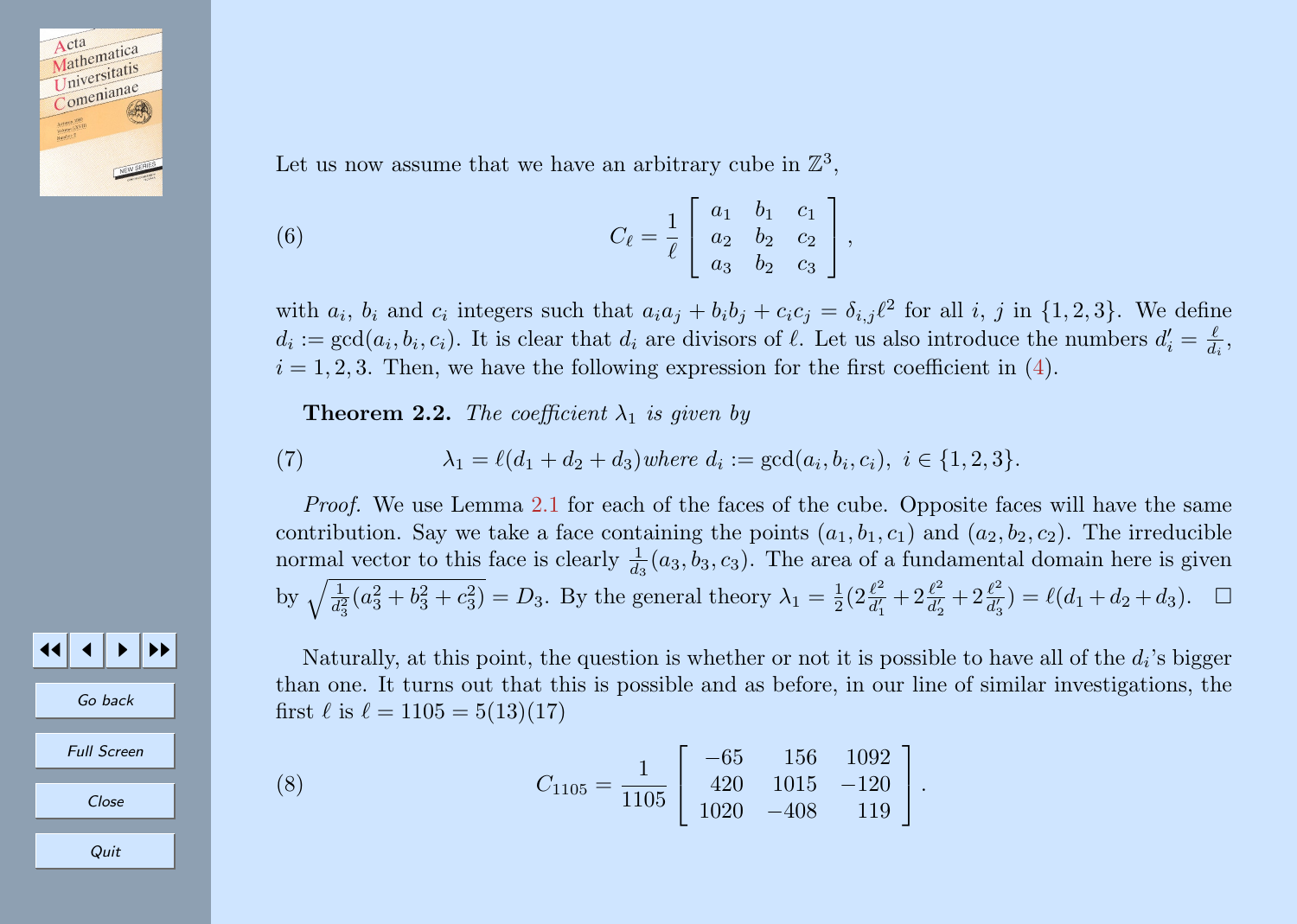<span id="page-9-0"></span>

**Corollary 2.3.** For a matrix  $C_{\ell}$  as in [\(6\)](#page-8-0) such that the  $C_{\ell}^{-1}$  in the same equivalence class modulo  $S_o$ , we have

(9) 
$$
d_1 + d_2 + d_3 = \gcd(a_1, a_2, a_3) + \gcd(b_1, b_2, b_3) + \gcd(c_1, c_2, c_3).
$$

Proof. The Ehrhart polynomial must be the same for the corresponding cubes in the same equivalence class.

We believe that this corollary applies to all  $\ell < 1105$ , and of course to a lot of other cases, but we do not have a proof of this fact. A counterexample to the hypothesis of this corollary is given by the matrix given in [\(8\)](#page-8-0). In this case,  $d_1 + d_2 + d_3 = 35$  and  $gcd(a_1, a_2, a_3) + gcd(b_1, b_2, b_3) +$  $gcd(c_1, c_2, c_3) = 7.$ 

### 3. THE COEFFICIENT  $\lambda_2$

The main idea in calculating the coefficient  $a_2$  is to take advantage of the fact that every cube defined by  $(6)$  can be used to form a fundamental domain (wandering set) W for the space, under integer translations along the vectors  $\vec{\alpha} = (a_1, b_1, c_1), \vec{\beta} = (a_2, b_2, c_2)$  and  $\vec{\gamma} = (a_3, b_3, c_3)$ , i.e.,

$$
\mathbb{R}^3 = \bigcup_{i,j,k \in \mathbb{Z}}^{\circ} (W + i \overrightarrow{\alpha} + j \overrightarrow{\beta} + k \overrightarrow{\gamma}),
$$

Go back

JJ J I II

Full Screen

Close

Quit

where  $\bigcup^{\circ}$  means a union of mutually disjoint sets.

The fundamental domain W that we will consider here, associated with a generic cube as in Figure 3, is the set of all points formed by the interior points of the cube to which we add the points of the faces OAEC, OADB and OBFC except the (closed) edges AD, DB, BF, FC, CE, and EA. It is easy to see that such a set is indeed a wandering set. We were informed that this notion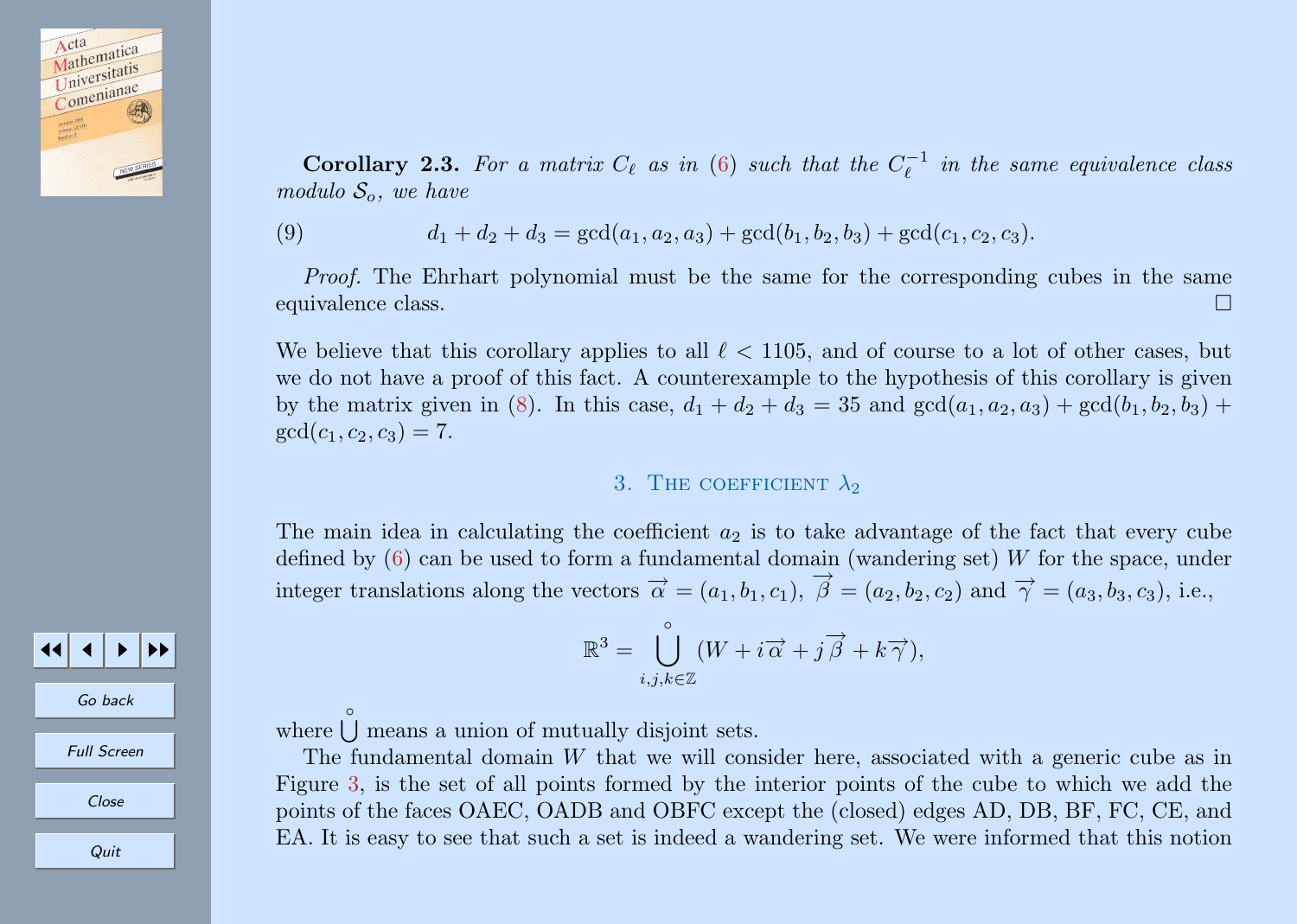<span id="page-10-0"></span>

 $\blacktriangleright$   $\blacktriangleright$ 

Go back

Full Screen

Close

Quit



Figure 3. Wandering set determined by the cube.

is known as well as the *half-open fundamental parallelepiped* for the cone formed by  $\overrightarrow{\alpha}$ ,  $\overrightarrow{\beta}$  and  $\overrightarrow{\gamma}$ . In our setting we think of  $\vec{\alpha}$ ,  $\vec{\beta}$  and  $\vec{\gamma}$  as the vectors  $\vec{OA}$ ,  $\vec{OB}$  and  $\vec{OC}$ . We will need to use the following well known result fact.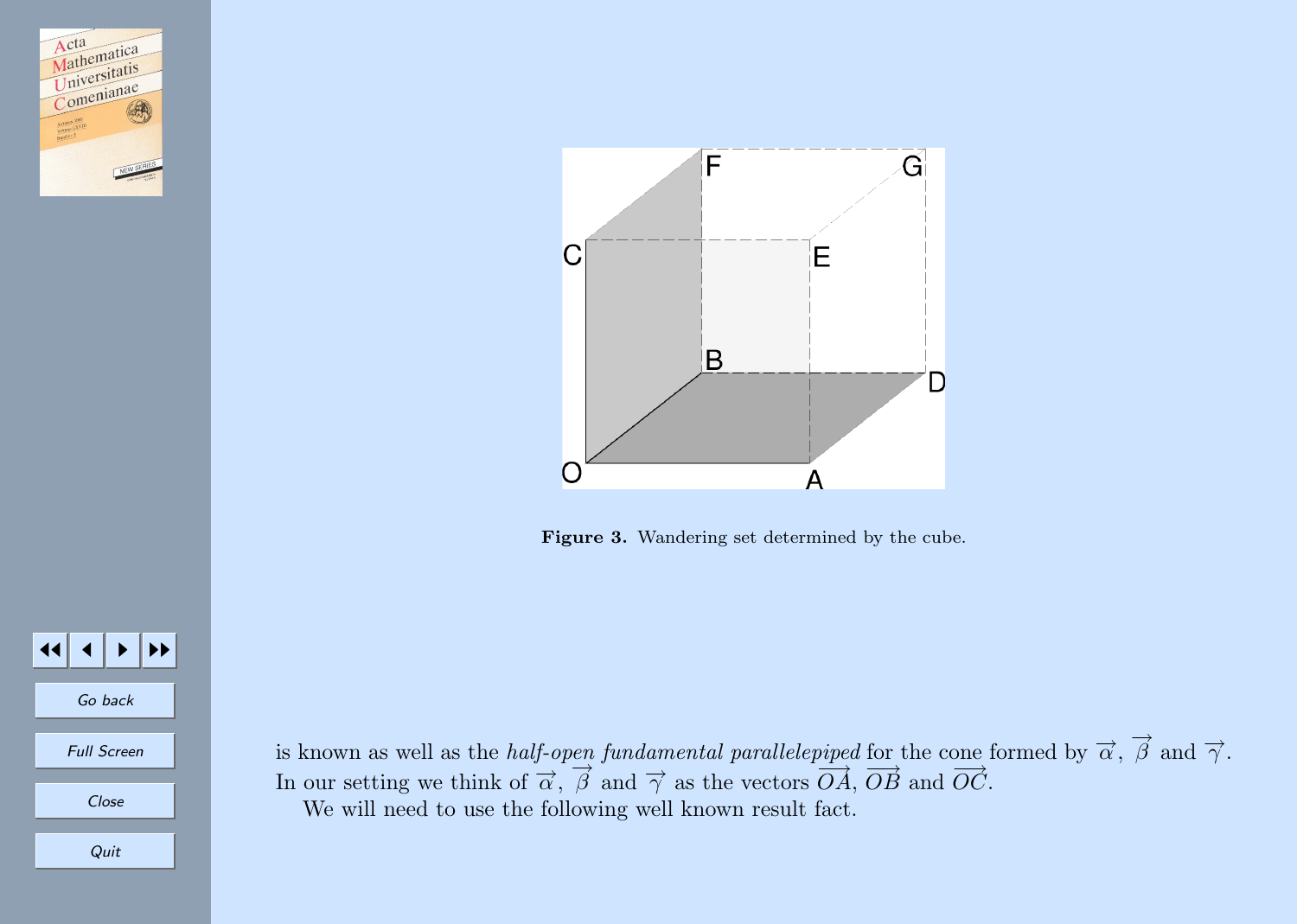<span id="page-11-0"></span>

Theorem 3.1 (Ehrhart-Macdonald Reciprocity Law). Given a compact simplicial lattice complex  $P$  (as before) of dimension n, then

 $L(P, t) = (-1)^n L(P, -t), t \in \mathbb{N},$ 

where  $\hat{P}$  denotes the interior of P, as usual.

With the notation from the previous section, we have the following result.

**Theorem 3.2.** The coefficient  $\lambda_2$  is equal to  $d_1 + d_2 + d_3$ .

*Proof.* Let us denote by k the number of lattice points in W. For  $n \in \mathbb{N}$ , the number of lattice points in

$$
\bigcup_{i,j,k \in \{1,2,\ldots,n\}}^{\circ} (W + i \overrightarrow{\alpha} + j \overrightarrow{\beta} + k \overrightarrow{\gamma}),
$$

is equal to  $n^3k$ . On the other hand, this number is equal to  $L(C_{\ell}, n) + K$ , where K is the number of lattice points on three big faces of nC. It is easy to see that K is  $O(n^2)$ , and so  $k = \lim_{n \to \infty} \frac{1}{n^3} (L(C_{\ell}, n) + O(n^2)) = \ell^3.$ 

Hence, according to Theorem [3.1,](#page-10-0) the number of lattice points in the interior of  $C_{\ell}$  is  $\ell^{3} - \lambda_{1} +$  $\lambda_2$  – 1. So the number of lattice points on the boundary of  $C_{\ell}$  is  $2\lambda_1 + 2$ . Let us denote by  $\sigma$  the number of lattice points on the interior of the sides  $\overline{OA}, \overline{OB}$  and  $\overline{OC}$ . Then we have

$$
2\lambda_1 + 2 = 2[k - (\ell^3 - \lambda_1 + \lambda_2 - 1)] + 2\sigma + 6 \Rightarrow \lambda_2 = \sigma + 3.
$$

Since  $\sigma = (d_1 - 1) + (d_2 - 1) + (d_3 - 1)$ , the claim follows.

Putting these facts together we obtain the following theorem.

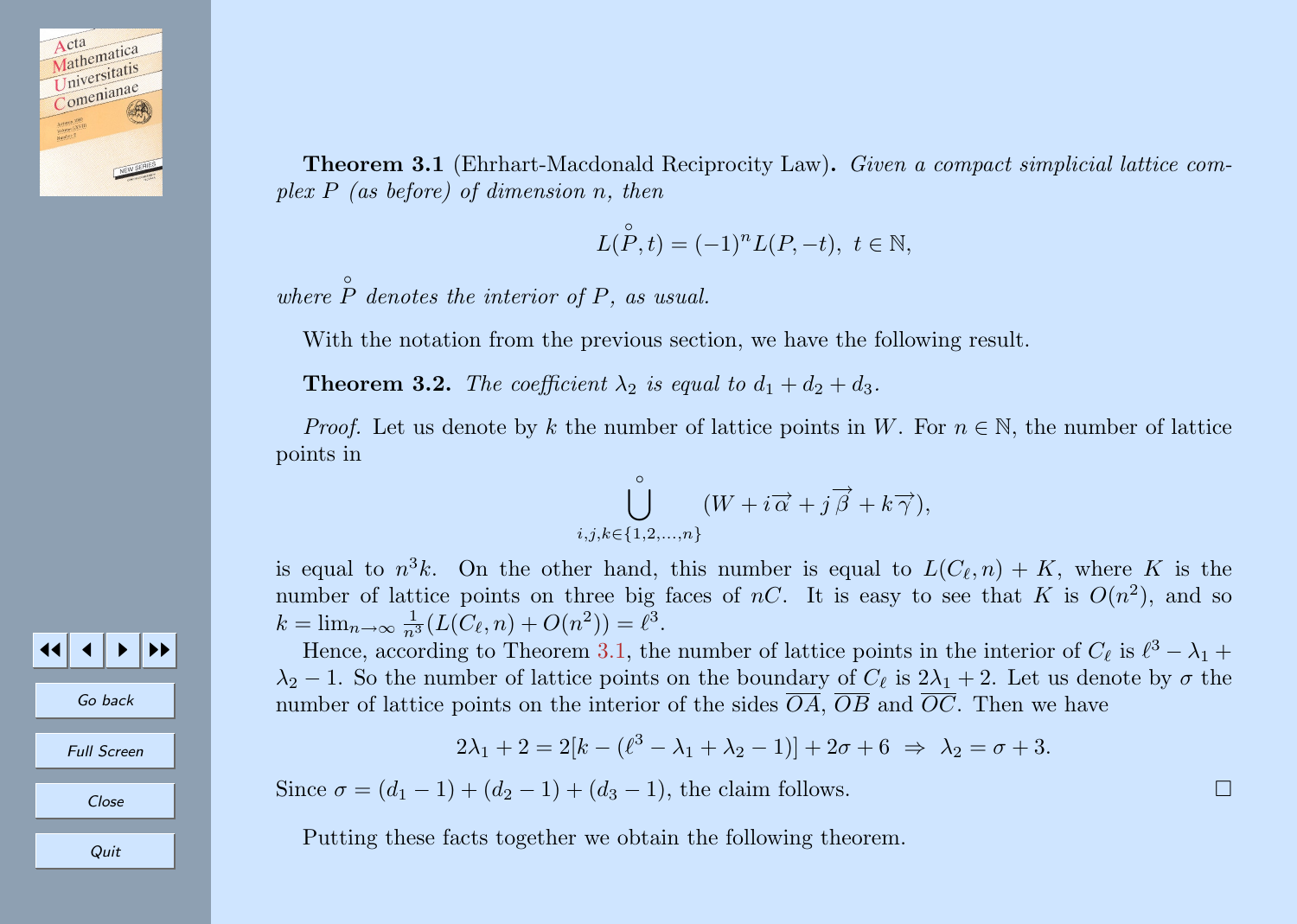<span id="page-12-0"></span>

**Theorem 3.3.** Given a cube  $C_{\ell}$  constructed from a matrix as in [\(6\)](#page-8-0), its Ehrhart polynomial is given by

(10) 
$$
L(C_{\ell}, t) = (\ell t + 1)[\ell^{2}t^{2} + (d_{1} + d_{2} + d_{3} - \ell)t + 1], t \in \mathbb{N}.
$$

There are some natural questions at this point. One of them is: "What is the maximum number of lattice points that can be contained in a lattice cube of side lengths  $\ell$ ?" We have the following corollary to the above theorem.

**Corollary 3.4.** Given a cube  $C_\ell$  constructed from a matrix as in [\(6\)](#page-8-0), the maximum of lattice points inside or on the boundary of this cube cannot be more than  $(\ell + 1)^3$ . This value is attained for the cube  $\ell C_1$ .

*Proof.* Since  $d_i$  is a divisor of  $\ell$ , we have  $d_i \leq \ell$ , so the corollary follows from (10).

What is the maximum of lattice points contained in an irreducible cubes of sides  $\ell$ ? This is a more complicated problem which depends heavily on  $\ell$  and relates to the number of irreducible cubes (their Ehrhart polynomials, in fact) of sides  $\ell$ .

#### 4. Regular tetrahedra and regular octahedra

We remind the reader that a cube in space (Figure [4\)](#page-13-0) is determined by an orthogonal matrix as in  $(6)$  by taking its vertices O (the origin), A, B, C, D, E, F and G whose position vectors are  $\overrightarrow{OA} = \overrightarrow{\alpha} = (a_1, b_1, c_1), \overrightarrow{OB} = \overrightarrow{\beta} = (a_2, b_2, c_2), \overrightarrow{OC} = \overrightarrow{\gamma} = (a_3, b_3, c_3), \overrightarrow{OD} = \overrightarrow{\alpha} + \overrightarrow{\beta}$ ,  $\overrightarrow{OF} = \overrightarrow{\beta} + \overrightarrow{\gamma}, \overrightarrow{OE} = \overrightarrow{\gamma} + \overrightarrow{\alpha} \text{ and } \overrightarrow{OG} = \overrightarrow{\alpha} + \overrightarrow{\beta} + \overrightarrow{\gamma}.$ 

In [[23](#page-19-0)], we rediscovered Ehrhart's characterization ([[13](#page-18-0)]) of all regular polyhedra which can be imbedded in  $\mathbb{Z}^3$ . Only the cubes, the tetrahedra and octahedra exist in  $\mathbb{Z}^3$  and there are infinitely many in each class. We have constructed all of these equilateral triangles. In general, once a

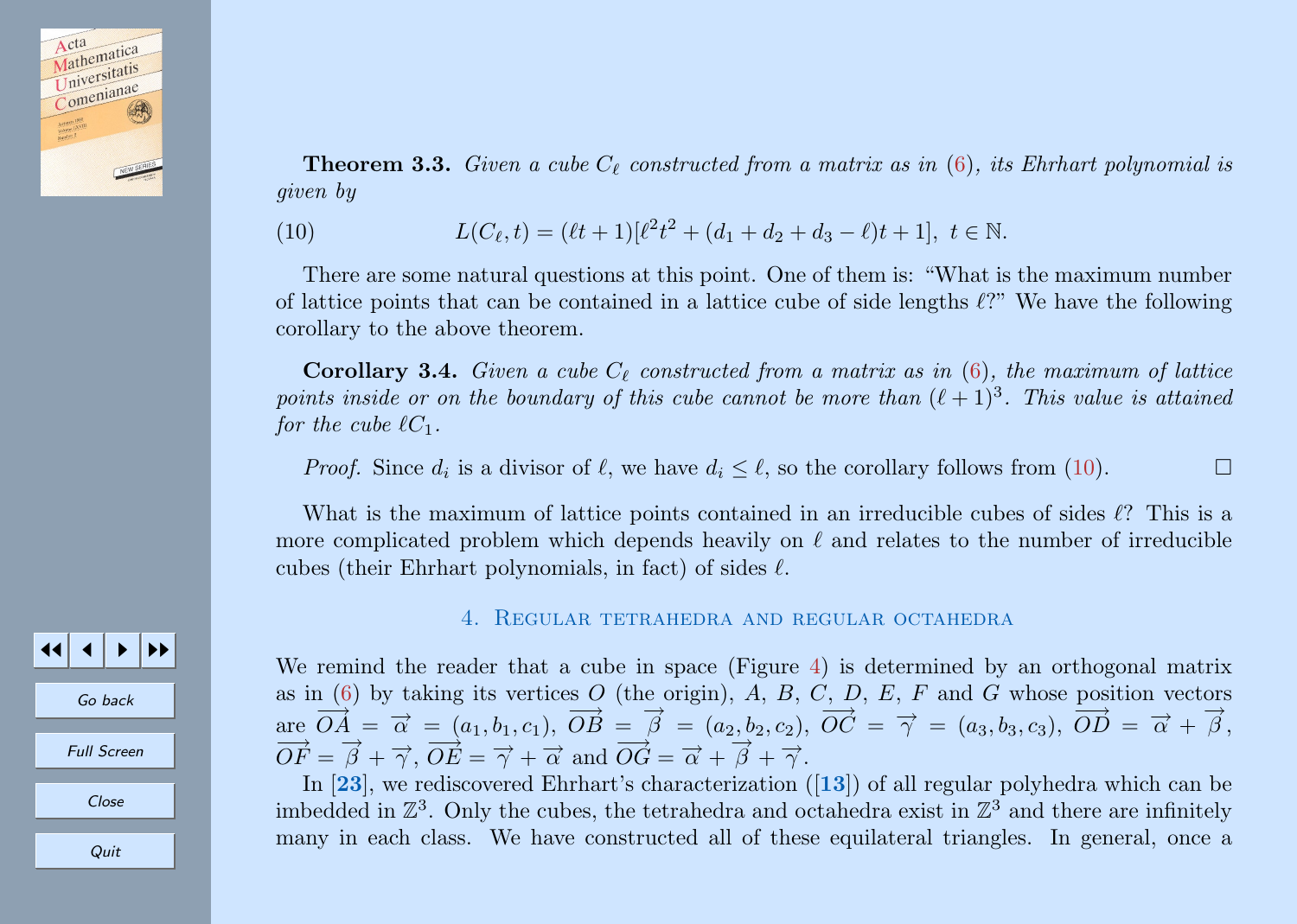<span id="page-13-0"></span>

tetrahedron is constructed, this can be always completed to a cube. Vice versa, for a cube given by [\(6\)](#page-8-0), there are two regular tetrahedra as shown in Figure 4, which are in the same equivalence class, modulo the orthogonal matrices with entries  $\pm 1$ , denoted earlier by  $S_0$ . Regular octahedra can be obtained by doubling the coordinates of the cube  $C_{\ell}$  and then taking the centers of each face. This procedure is exhaustive. An octahedron in the same class can be obtained by simply taking the vertices whose position vectors are  $\pm \vec{\alpha}$ ,  $\pm \vec{\beta}$  and  $\pm \vec{\gamma}$ . We will use the notations  $T_{\ell}$ and  $O_\ell$  for the tetrahedra and octahedra constructed this way from  $C_\ell$ . Since we are interested in irreducible  $T_\ell$  and  $O_\ell$ , we may assume that  $\ell$  is odd. The  $T_\ell$  and  $O_\ell$  have side-lengths equal to  $\ell\sqrt{2}$ . From the general Ehrhart theory (see [[3](#page-18-0)]), we have

(11) 
$$
L(T_{\ell}, t) = \frac{\ell^3}{3}t^3 + \mu_1 t^2 + \mu_2 t + 1, \quad L(O_{\ell}, t) = \frac{4\ell^3}{3}t^3 + \nu_1 t^2 + \nu_2 t + 1.
$$

Let us first look at some of the examples of the smallest side-lengths.

$$
T_1 := \begin{bmatrix} 1 & 1 & 0 \\ 0 & 1 & 1 \\ 1 & 0 & 1 \end{bmatrix}, \qquad O_1 := \begin{bmatrix} 1 & 0 & 0 \\ 0 & 1 & 0 \\ 0 & 0 & 1 \end{bmatrix} \text{ with}
$$

$$
L(T_1, t) = \frac{t^3}{3} + t^2 + \frac{5t}{3} + 1 \text{ and } L(O_1, t) = \frac{4}{3}t^3 + 2t^2 + \frac{8t}{3} + 1.
$$

For the next side-lengths,

$$
T_3 := \begin{bmatrix} 1 & 1 & 4 \\ 1 & 4 & 1 \\ 4 & 1 & 1 \end{bmatrix}, \ Q_3 := \begin{bmatrix} -1 & 2 & 2 \\ 2 & -1 & 2 \\ 2 & 2 & -1 \end{bmatrix} \text{ with}
$$

$$
L(T_3, t) = 9t^3 + \frac{9}{2}t^2 + \frac{13t}{2} + 1 \text{ and } L(O_3, t) = 36t^3 + 9t^2 - t + 1.
$$

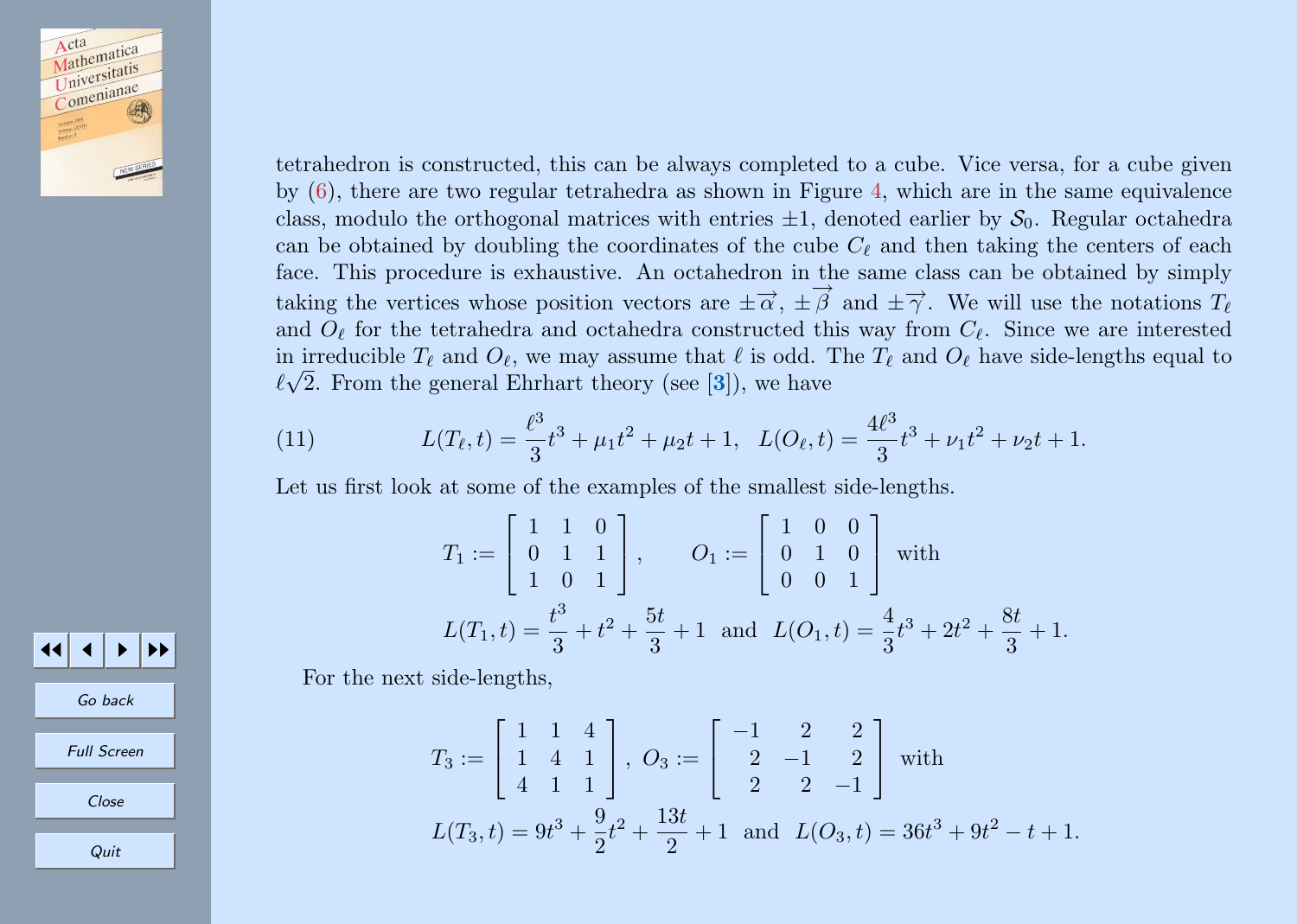



Figure 4. A cube determines two tetrahedra.



Go back Full Screen

Close

Quit

These polynomials were computed with the help of a computer.

## 4.1. The coefficients  $\mu_1$  and  $\nu_1$

From the general theory we know that these coefficients can be computed in terms of the areas of faces and normalized by the area of the fundamental domains of the sub-lattice of  $\mathbb{Z}^3$  corresponding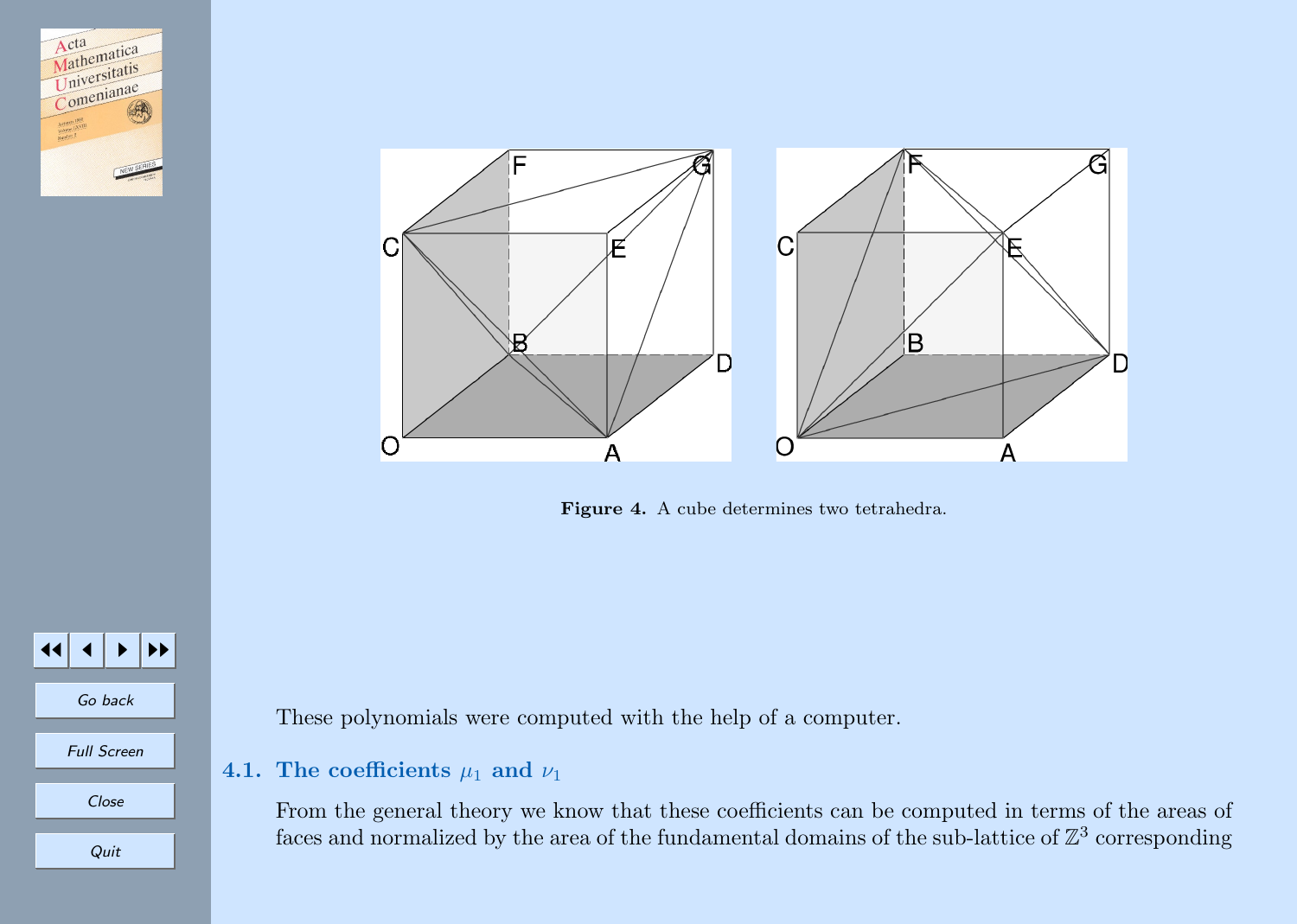

to that face. Since the number of faces for  $O_\ell$  is twice as big as  $T_\ell$  and basically the parallel faces are in the same equivalence class, we have  $\nu_1 = 2\mu_1$ .

Let us introduce the divisors

 $(12)$ 

$$
D_1 = \gcd(a_1 + a_2 + a_3, b_1 + b_2 + b_3, c_1 + c_2 + c_3),
$$
  
\n
$$
D_2 = \gcd(a_1 + a_2 - a_3, b_1 + b_2 - b_3, c_1 + c_2 - c_3),
$$
  
\n
$$
D_3 = \gcd(a_1 - a_2 + a_3, b_1 - b_2 + b_3, c_1 - c_2 + c_3)
$$
 and  
\n
$$
D_4 = \gcd(-a_1 + a_2 + a_3, -b_1 + b_2 + b_3, -c_1 + c_2 + c_3).
$$

Let us observe that the vectors  $\vec{\alpha} + \vec{\beta} + \vec{\gamma}, \vec{\alpha} + \vec{\beta} - \vec{\gamma}, \vec{\alpha} - \vec{\beta} + \vec{\gamma}, -\vec{\alpha} + \vec{\beta} + \vec{\gamma}$  are vectors normal to the faces of the  $T_\ell$ . By Lemma [2.1,](#page-7-0) we see that the area of each fundamental domain corresponding to a face of  $T_{\ell}$  is given by one of the numbers  $\frac{\ell \sqrt{3}}{D_i}$ .

**Proposition 4.1.** The coefficients  $\mu_1$  and  $\nu_1$  in [\(11\)](#page-13-0) are given by

(13) 
$$
\mu_1 = \frac{\nu_1}{2} = \frac{\ell(D_1 + D_2 + D_3 + D_4)}{4}.
$$

JJ J I II Go back Full Screen Close Quit

This explains the coefficients of  $t^2$  in the next examples which were obtained by brute force counting using Maple:

$$
T_5 := \begin{bmatrix} 7 & -1 & 0 \\ 4 & 3 & 5 \\ 3 & -4 & 5 \end{bmatrix}, \quad O_5 := \begin{bmatrix} 4 & 3 & 0 \\ 3 & -4 & 0 \\ 0 & 0 & 5 \end{bmatrix} \text{ with}
$$

$$
L(T_5, t) = \frac{125}{3}t^3 + 5t^2 + \frac{1}{3}t + 1 \text{ and } L(O_5, t) = \frac{500}{3}t^3 + 10t^2 + \frac{16}{3}t + 1.
$$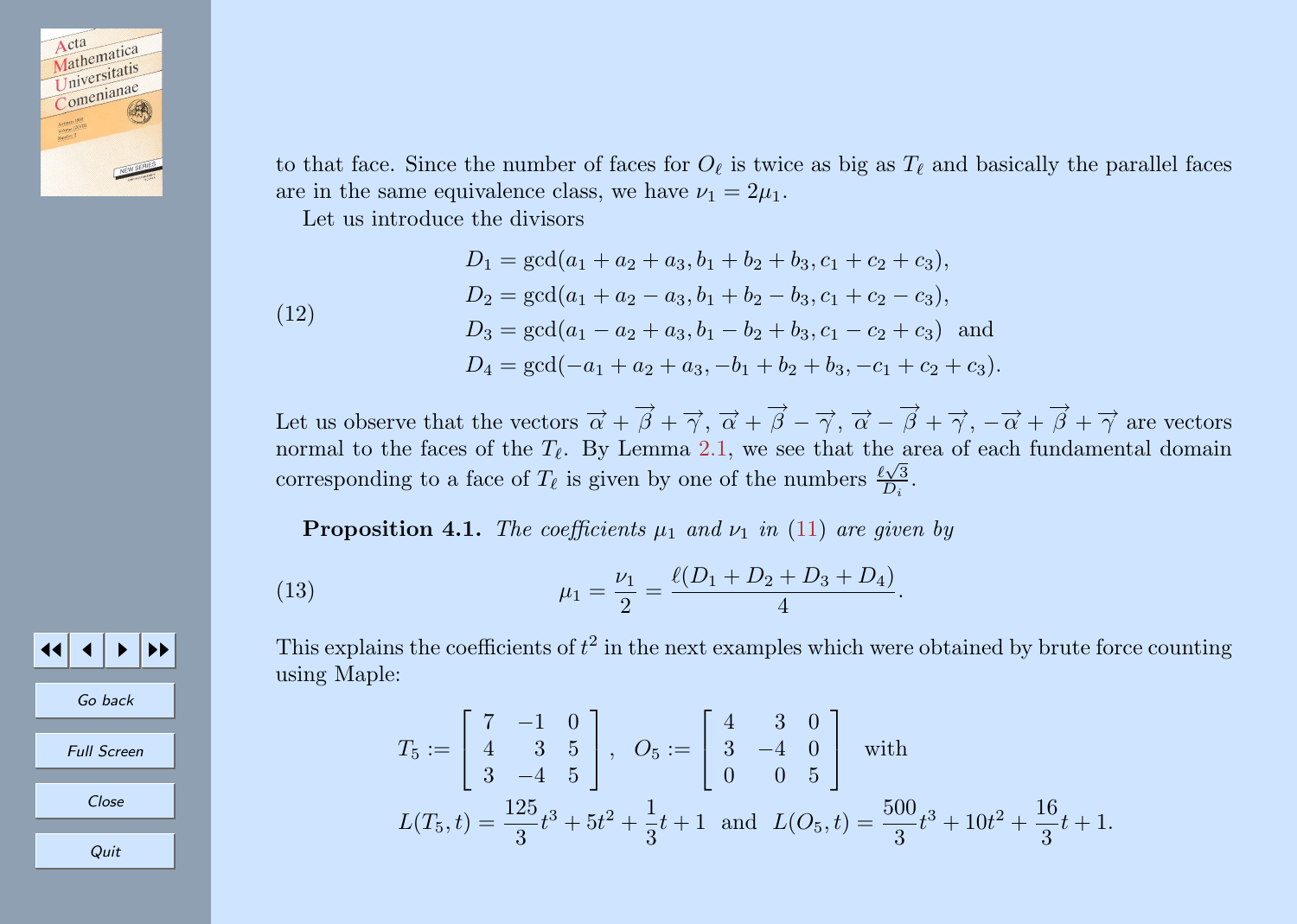

## 4.2. The coefficients  $\mu_2$  and  $\nu_2$

Let us observe that the cube in Figure [4](#page-13-0) can be decomposed into four triangular pyramids OABC. DABG, FCGB and EGCA, which can be translated and some reflected into the origin to form half of  $O_\ell$  and the regular tetrahedron  $T_\ell$ . We remind the reader of a notation we used in the proof of Theorem [3.2](#page-11-0) where we denoted by  $\sigma$  the number of lattice points on the interior of the edges  $\overline{OA}$ ,  $\overline{OB}$  and  $\overline{OC}$ . We showed that  $\sigma = d_1 + d_2 + d_3 - 3$ .

Let us balance the number M of the lattice interior points of  $C_\ell$  using the above decomposition. According to Theorem [3.3,](#page-11-0) and Theorem [3.1](#page-10-0) we have

$$
M = -L(C_{\ell}, -1) = (\ell - 1)(\ell^2 - d_1 - d_2 - d_3 + \ell + 1)
$$
  
=  $\ell^3 - (d_1 + d_2 + d_3)(\ell - 1) - 1.$ 

Part of the lattice points counted in M are in the regular tetrahedron which are counted by  $L(T_\ell, 1) = \frac{\ell^3}{3} + \mu_1 + \mu_2 + 1$ , from which we need to subtract the number of lattice points on the interior of its sides, which we will denote by  $\tau$  and subtract 4 for its vertices. The rest of the points counted in  $M$  is in the interior of the four pyramids. If we multiply this number by two and add the number of lattice points in the interior of the cube faces of the cube less  $\tau$ , we get the number of interior points of  $O_\ell$  minus  $2\sigma + 1$ . The number of lattice interior points of the cube faces is equal to  $2\lambda_1 + 2 - 4\sigma - 8$ . In other words, we have

$$
2(M - \frac{\ell^3}{3} - \mu_1 - \mu_2 - 1 + \tau + 4) + 2\lambda_1 + 2 - 4\sigma - 8 - \tau
$$
  
=  $\frac{4\ell^3}{3} - \nu_1 + \nu_2 - 1 - (2\sigma + 1).$ 

Taking into account that  $\nu_1 = 2\mu_1$  and  $\lambda_1 = (d_1 + d_2 + d_3)\ell = (\sigma + 3)\ell$ , this can be simplified to

(14) 
$$
\nu_2 + 2\mu_2 = 6 + \tau.
$$



JJ J I II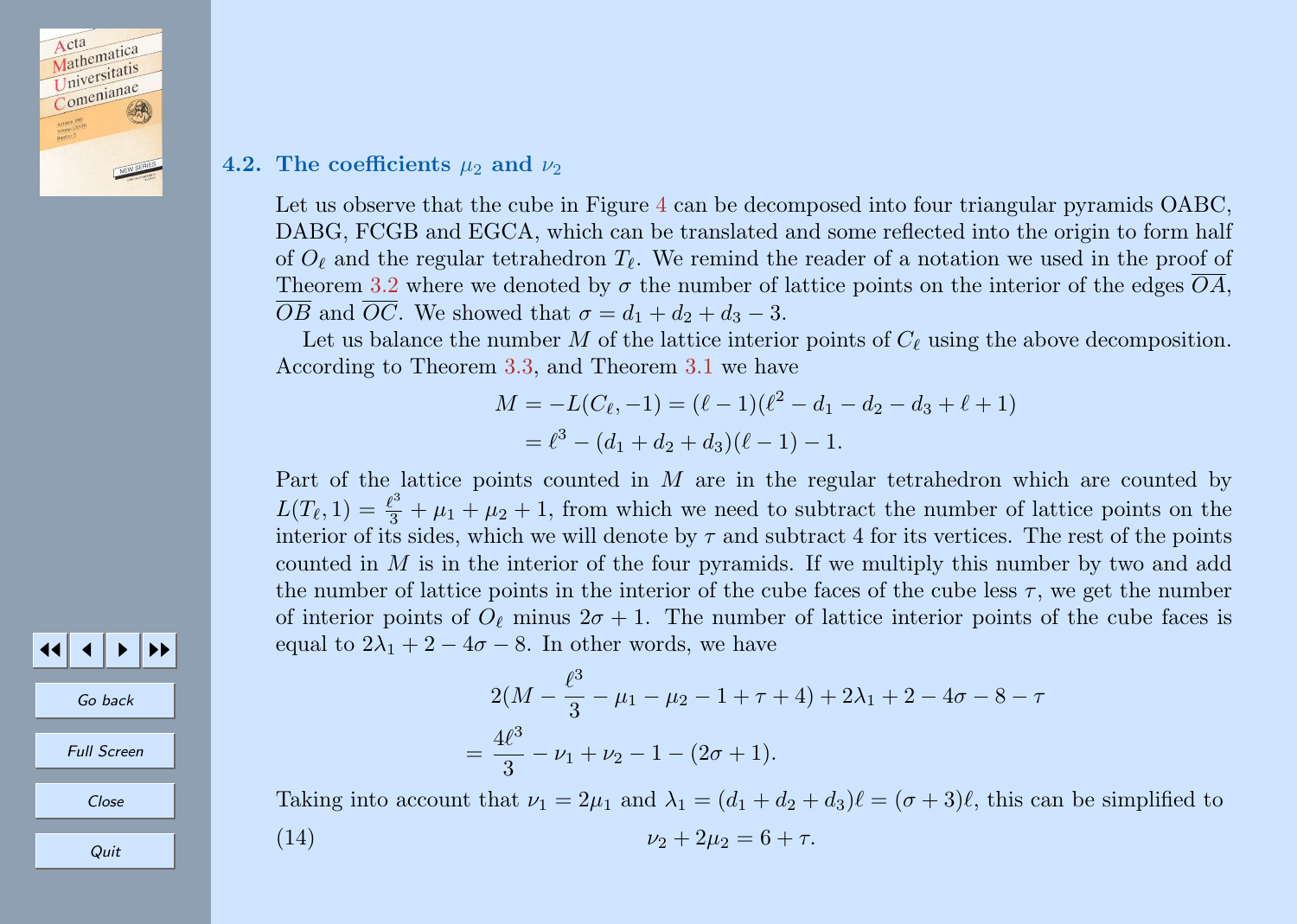

We close this section concluding what we have shown.

**Theorem 4.1.** For a regular tetrahedron  $T_\ell$  and a regular octahedron  $O_\ell$  constructed as before from an orthogonal matrix with rational coefficients as in [\(6\)](#page-8-0), the coefficients  $\mu_2$  and  $\nu_2$  in [\(11\)](#page-13-0) satisfy

(15) 
$$
\nu_2 + 2\mu_2 = (d_1 + d_2 + d_3 + d_4 + d_5 + d_6),
$$

where  $d_1, d_2, d_3$  are defined as before and  $d_4 = \gcd(a_1 - a_2, b_1 - b_2, c_1 - c_2), d_5 = \gcd(a_1 - a_3, b_1 - b_2, c_2 - c_3)$  $b_3$ ,  $c_1 - c_3$ ) and  $d_6 = \gcd(a_3 - a_2, b_3 - b_2, c_3 - c_2)$ .

We have tried to find another relation that will help us find the two coefficients but it seems there is not an easy way to avoid, what are called in [[3](#page-18-0)], the building blocks of the lattice-point enumeration, the Dedekind sums. These numbers require a little more computational power and we are wonder if a shortcut doesn't really exist. One would expect that the answer to our questions for such regular objects is encoded in the coordinates of their vertices in a relatively simple way. We leave this problem to the interest of a reader.

Acknowledgment. The author wishes to express his sincere appreciation for the anonymous referee's constructive report which informed us about the general formulation of Lemma [2.1](#page-7-0) and its proof.

- 1. Athanasiadis C. A., Ehrhart polynomials, simplicial polytopes, magic squares and a conjecture of Stanley, J. reine angew. Math. 583 (2005), 163–174.
- 2. Barvinok A., Computing the Ehrhart quasi-polynomial of a rational simplex, Mathematics of Computation, 75 (2006), 1449–1466.

**Quit** 

11 J D D

Go back

Full Screen

Close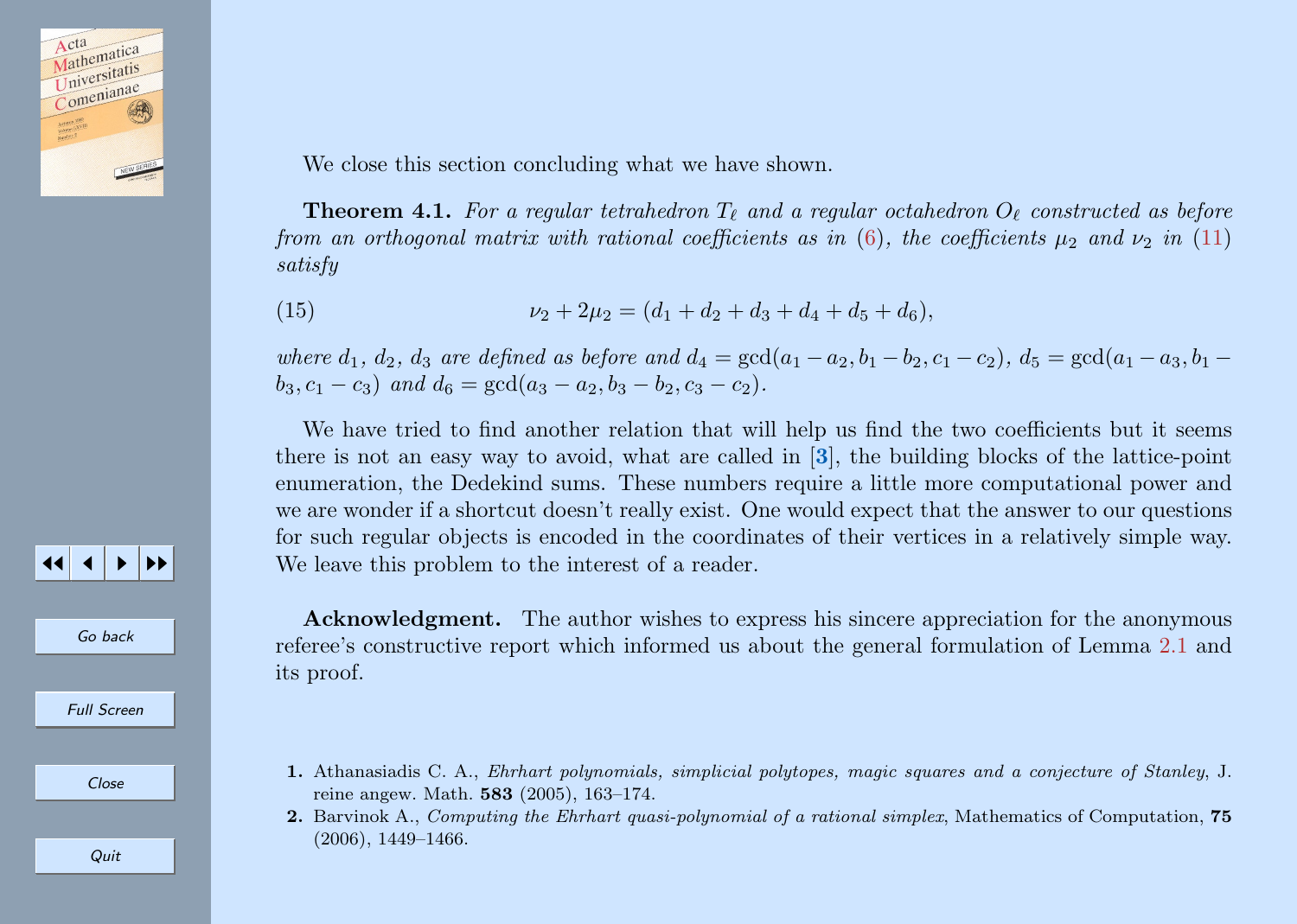<span id="page-18-0"></span>

- 3. Beck M. and Robins S., Computing the Continuous Discretely: Integer-Point Enumeration in Polyhedra, Undergraduate Texts in Mathematics, Springer-Verlag, New York, 2007; also available at http://math.sfsu.edu/beck/ccd.html
- 4. Beck M., Diaz R. and Robins S., The Frobenius problem, rational polytopes, and Fourier-Dedekind sums, Journal of Number Theory 96 (2002), 1–21.
- 5. Berline N. and Vergne M., Local Euler-Maclaurin formula for polytopes, Mosc. Math. J. 7(3) (2007), 355–386.
- 6. Diaz R. and Robins S., The Ehrhart polynomial of a lattice polytope, Ann. of Math. 145 (1997) 503–518.
- 7. Braun B. J., Ehrhart Theory for Lattice Polytopes, Ph. D. Thesis, 2007.
- 8. An Ehrhart Series Formula For Reflexive Polytopes, Electronic Journal of Combinatorics, 13(1) (2006), N 15.
- 9. Braun B. J. and Develin M., Ehrhart Polynomial Roots and Stanley's Non-negativity Theorem, Integer Points in Polyhedra–Geometry, Number Theory, Representation Theory, Algebra, Optimization, Statistics, Contemporary Mathematics 452 (2008), 67–78.
- 10. Brion M. and Vergne M., Lattice Points in Simple Polytopes, Journal of the American Mathematical Society 10(2) (1997), 371–392.
- 11. Chandler R. and Ionascu E. J., A characterization of all equilateral triangles in  $\mathbb{Z}^3$ , Integers, Art. 8 (2008), A19.
- 12. Chen B., Weight Functions, Double Reciprocity Laws, and Formulas for Lattice Polyhedra, Proceedings of the National Academy of Sciences of the United States of America 95(16) (1998), 9093–9098.
- 13. Ehrhart E., Sur les polygones et les polyèdres réguliers entiers, Enseignement Math. 5(2) (1959), 81–85.
- 14. , Sur les polyèdres rationnels homothétiques à n dimensions, C. R. Acad. Sci. Paris 254 (1962), 616–618.
- 15.  $\ldots$ , Sur un problème de géométrie diophantienne linéaire. I. Polyédres et réseaux, J. reine angew. Math. 226 (1967), 1–29.
- 16. *Solution to problem 6179 [1977, 744]*, Amer. Math. Monthly 1980, 826–827.
- 17. Schoenberg I. J., Regular Simplices and Quadratic Forms, J. London Math. Soc. 12 (1937), 48–55.
- 18. Ionascu E. J., A parametrization of equilateral triangles having integer coordinates, Journal of Integer Sequences, 10 (2007), 09.6.7.
- 19.  $\ldots$ , Counting all equilateral triangles in  $\{0, 1, 2, \ldots, n\}^3$ , Acta Math. Univ. Comenianae, LXXVII(1), (2008), 129–140.
- **20.**  $\qquad \qquad \ldots$ , A characterization of regular tetrahedra in  $\mathbb{Z}^3$ , J. Number Theory, **129** (2009), 1066–1074.



Go back

Full Screen

Close